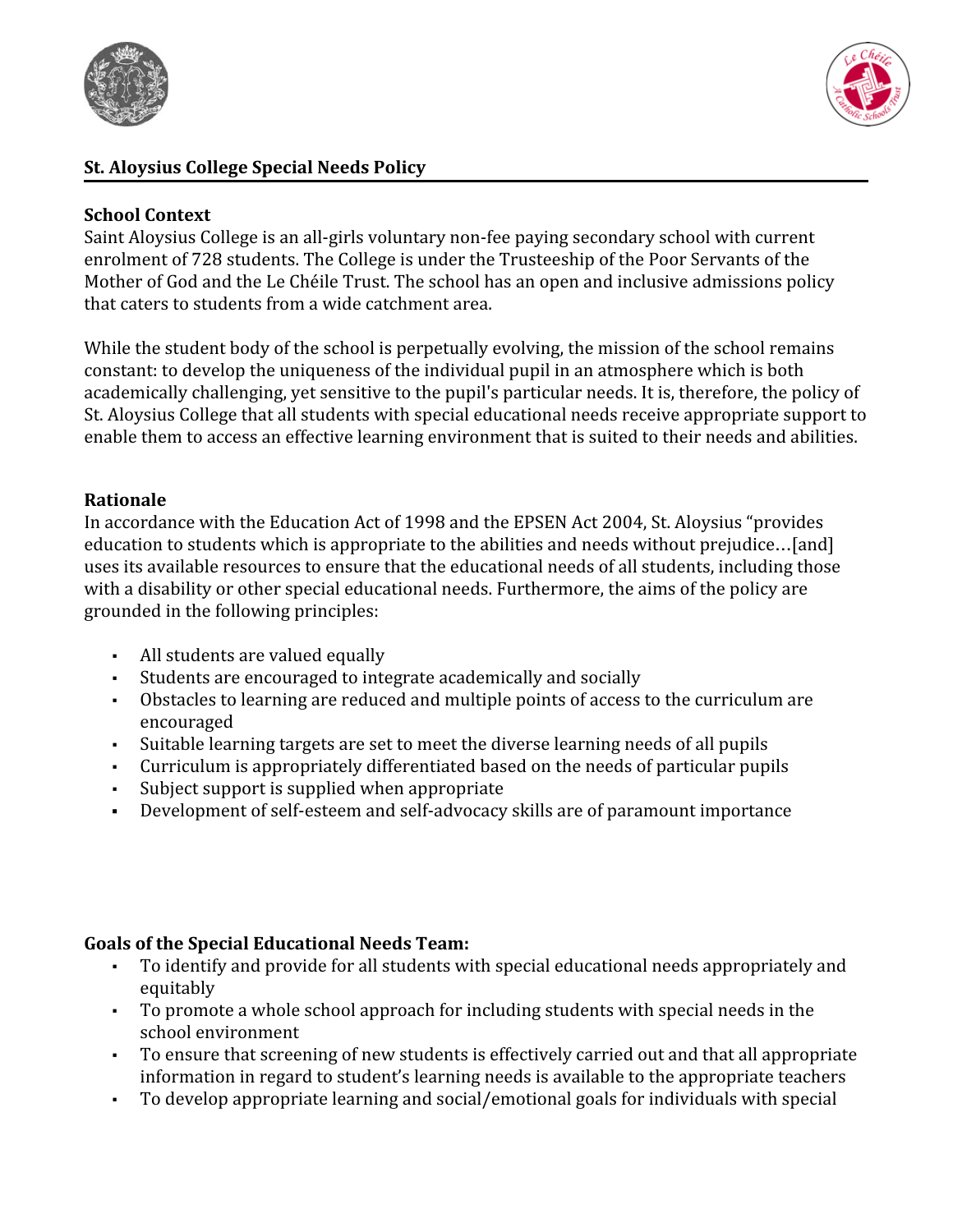needs.

- To collaborate with all relevant school personnel to ensure that students with special needs are appropriately supported
- To collaborate closely with teachers and to provide them with strategies to ensure that all students with special needs are appropriately supported in the classroom
- To ensure that teaching staff are provided with appropriate information in regard to students with special needs and that the information is regularly updated
- To inform staff of the services and resources available
- To ensure that student files are kept up to date and are stored in a confidential manner
- To provide for the Professional Development of teachers in regard to Special Needs

## **Roles and Responsibilities**

The model of SEN provision is focused on the needs of the student. It is firmly based on the principles that support of students with special needs in the school is a whole school responsibility, and acknowledge and understand the roles everyone in the school play:

- The school's administration provides a structure and environment that supports the learning of all students and is particularly sensitive to the learning needs of students with special needs
- The Special Needs Coordinator oversees a small support team (including SNA's) that assists the subject teacher to meet the needs of students with special needs.
- SNAs collaborate with students and classroom teachers, and liaise with Special Needs Coordinator and school administration; they also keep a log of student progress.
- Resource teachers implement programmes/work on students' learning goal, provide subject support, and review progress of students with the SEN team.
- Classroom teachers are informed of students' particular needs and provide appropriate differentiation and access to curriculum.
- External agencies such as NEPS, Health Service Executive (HSE), SESS and other professionals are invited to work with the whole staff on a regular basis.

Parents and guardians are also essential participants in the education of their children. Fostering good relationships with parents is a priority and every opportunity is taken to involve them in decisions regarding their students. An "open door" policy for parents is encouraged, and parents are consulted regularly by phone or face-to-face meeting.

# **Provisions for Students with Special Needs**

Resource time is allocated to those students with psychological assessments as agreed by the SENO. Individual and/or small group resource classes offer subject support, study skills, and literacy-and numeracy- building activities, depending on the specific learning needs of the students. Some students have modified programmes and timetables appropriate to their individual needs. The school has a number of non-national students in need of language support. Extra classes are organised to facilitate the learning of these students.

Students with emotional disturbances or ASD symptoms are supported by the SNAs, Resource